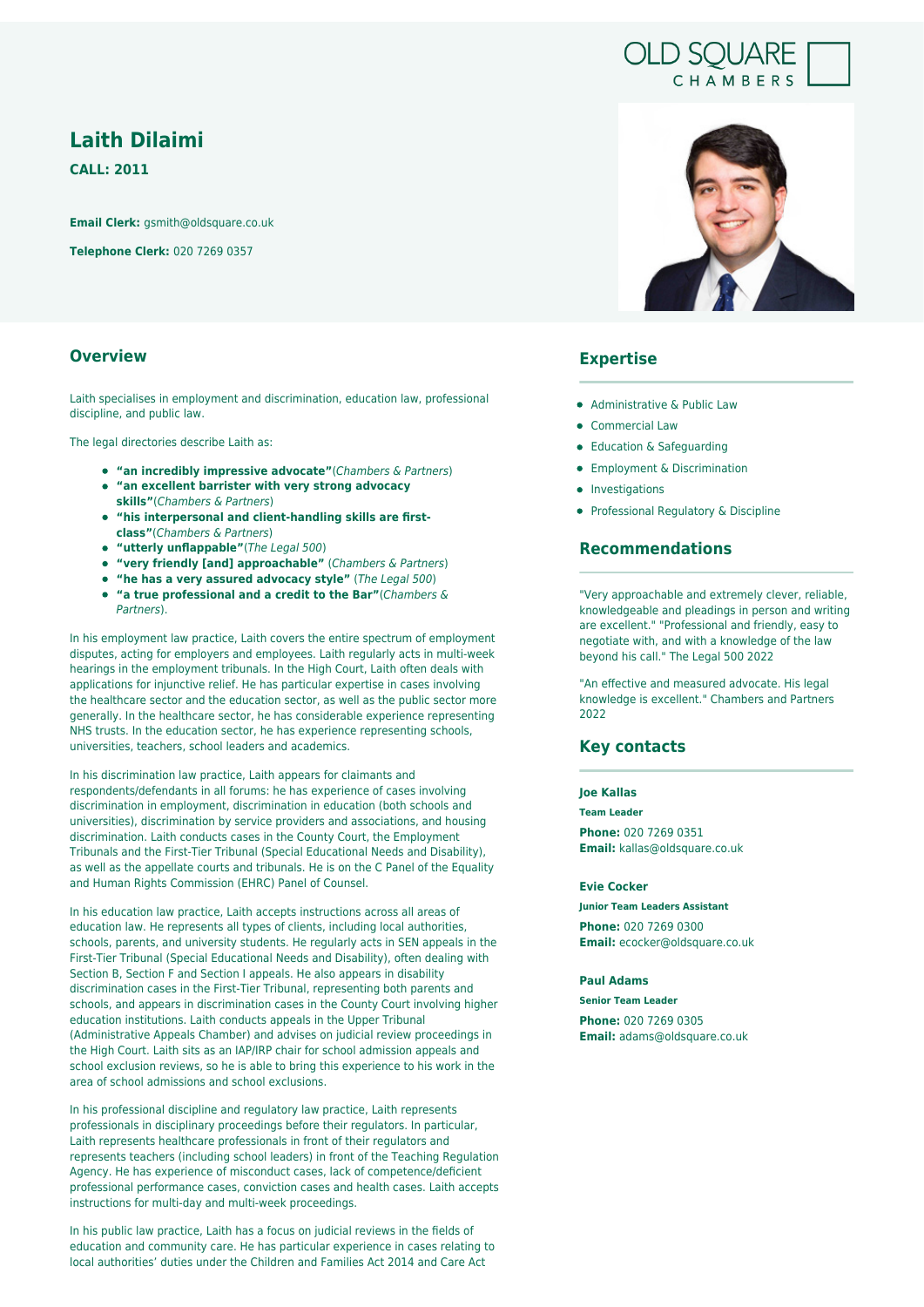2014 and associated regulations. He accepts instructions from claimants and defendants.

Laith is also a trained and accredited mediator and enjoys conducting mediations.

Before joining Chambers, Laith read Classics at Magdalen College, Oxford, where he took a Double First, won the Fotheringham Prize for Ancient History and was made a Demy ('half fellow') of Magdalen College. Laith completed the Graduate Diploma in Law at City Law School, gaining a Distinction. He was graded Outstanding for his Bar Professional Training Course at BPP. He was awarded three scholarships by Gray's Inn.

#### **Appointments & Other**

- Leading junior, Chambers & Partners and The Legal 500
- Equality and Human Rights Commission (EHRC) Panel of Counsel
- Lay chair of investigatory panels and disciplinary panels, Institute of Physics and Engineering in Medicine (IPEM)
- Panel chair, Independent Appeal Panels for London borough councils
- Panel chair, Independent Review Panels for London borough councils
- Reviewer Member, Advocate (formerly the Bar Pro Bono Unit)
- Mediator, accredited by ADR Group
- Direct access registered

#### **Professional Memberships**

- Administrative Law Bar Association (ALBA)
- Association of Regulatory and Disciplinary Lawyers (ARDL)
- Discrimination Law Association (DLA)
- **•** Employment Law Association (ELA)
- Employment Law Bar Association (ELBA)
- Education Law Association (ELAS)
- Industrial Law Society (ILS)

# **Employment & Discrimination**

Laith has an employment practice which covers all aspects of the Employment Tribunal and Employment Appeal Tribunal jurisdiction as well as employment and discrimination claims in the High Court and County Courts. Laith mainly represents employers, but he also acts for and advises employees and trade unions.

Laith is experienced in dealing with discrimination cases, whistleblowing cases and TUPE issues, among other areas. He is also experienced in dealing with unfair dismissal claims in the employment tribunals and wrongful dismissal claims in the High Court, County Courts and Employment Tribunals.

Laith has considerable experience of employment law in the healthcare sector, especially representing NHS trusts: in particular, he has experience of aspects of employment litigation unique to NHS trusts, such as Treasury/NHS Improvement approval and doctors' banding disputes. He is familiar with doctors' disciplinary cases, and represents NHS trusts in MHPS hearings and in High Court injunctive relief proceedings.

Laith frequently represents clients in the education sector. Laith acts for and/or advises educational institutions (including universities, independent schools and academy trusts) and educational professionals (including teachers, school leaders and academics). Laith's expertise in the field of education law often proves useful when dealing with employment cases in the education sector: his knowledge of special educational needs provision, safeguarding procedures, examination administration, professional regulation of teachers, and internal disciplinary proceedings in educational institutions has been of help in various cases.

Also, Laith is often instructed by police forces, local authorities and other employers in the public sector, the financial services sector and the retail, consumer brands and leisure sector, among other sectors. Laith has represented the Metropolitan Police, London borough councils, Barclays Bank, Tesco, Asda, Harrods and Hilton among others.

Examples of Laith's work include:

- Successfully defended an NHS trust in a High Court trial where an employee consultant had claimed breach of contract and was seeking injunctive relief (Al-Obaidi v Frimley Health NHS Foundation Trust [2019] I.R.L.R. 1065; [2019] EWHC 2357 (QB), led by **[Mark Sutton QC](https://oldsquare.co.uk/people/mark-sutton-qc/)**).
- Successfully represented an NHS trust in a five-day race discrimination, harassment and victimisation claim brought against it by a current employee;
- Successfully represented a claimant in claims involving TUPE and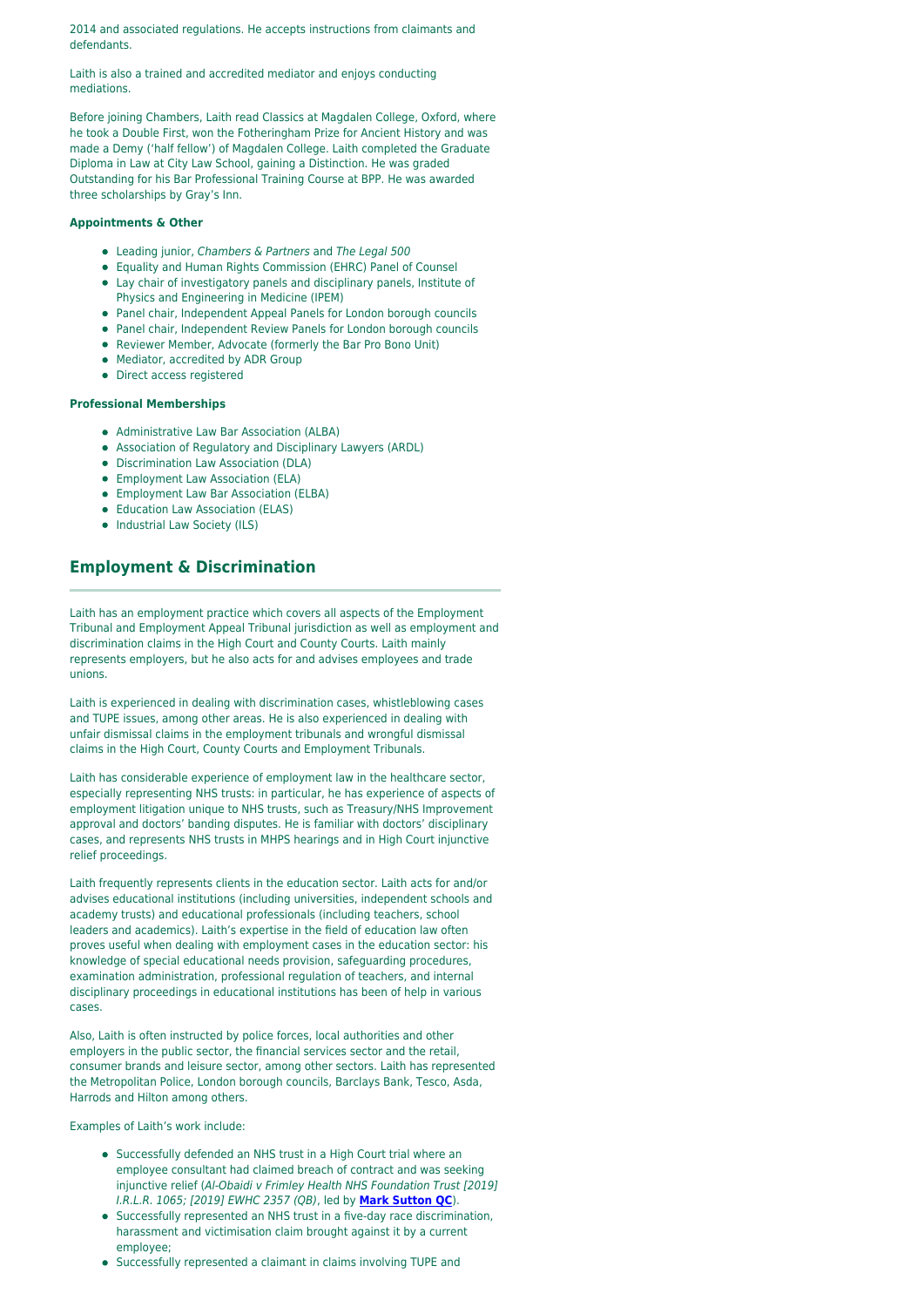redundancy brought against two respondents, one of which was insolvent;

- Successfully resisted a specific disclosure application in the High Court. Laith acted on behalf of two employers resisting six-figure claims of unlawful deductions from wages brought by several former employees. Laith also amended the defences of the employers (acting as junior to **[Melanie Tether](https://oldsquare.co.uk/people/melanie-tether/)**);
- Successfully acted on behalf of the Secretary of State for Health at the EAT in resistance to an appeal against an order striking out the Claimant's claim following payment of a deposit order out of time;
- Successfully defended an NHS trust against claims of whistleblowing dismissal and detriment. Laith successfully applied for costs to be awarded to the Respondent by reason of the Claimant's unreasonable conduct.

#### **Discrimination outside the employment context**

Laith is often instructed in discrimination cases outside the employment context. Laith appears in education discrimination cases involving universities and schools in the County Court, and acts in education discrimination cases involving schools in the First-Tier Tribunal and in the Upper Tribunal. Laith acts in discrimination cases involving service providers and associations in the County Court. Laith has also advised on judicial reviews involving discrimination arguments, including arguments relating to the Public Sector Equality Duty. Laith has particular expertise in disability discrimination, and gives talks on this topic.

Examples of Laith's work include:

- Successfully represented a chain of independent schools in a four-day disability discrimination claim brought against them in the First-Tier Tribunal (Special Educational Needs and Disability) by a former pupil, and successfully resisted both the claimant's appeal against the judgment at the Upper Tribunal and the claimant's application to the Court of Appeal for permission to appeal (ND v the Responsible Body for Cognita Schools (Upper Tribunal: HS/3340/2017; Court of Appeal: C3/2019/1637);
- Successfully defended a service provider and association against a disability discrimination claim and religion or belief discrimination claim in the County Court. The religion or belief discrimination claim related to the Defendant Youth Hostel Association's alleged failure to provide kosher food to guests;
- Obtained court approval of a settlement for a school pupil with afro hair in a race discrimination claim against her secondary school in the County Court. The case received nationwide press attention;
- $\bullet$ Successfully defended a disabled PhD student from strike out and/or summary judgment of her County Court claim for disability discrimination and breach of contract against her university. Laith was unled against a silk. The case later settled;
- Represented a disabled medical student who had been deregistered by his university. Laith advised the student in County Court proceedings (disability discrimination and breach of contract) and represented the student in internal appeal proceedings against the university. A favourable settlement was achieved; the student returned to his course and has now qualified as a doctor;
- Acted for a young person with an EHC Plan in contemplated judicial review proceedings against his local authority for failure to provide transport to and from the educational placement named in his EHC Plan. The case involved arguments under the Equality Act 2010, including arguments relating to the Public Sector Equality Duty. On receipt of the letter before action, the local authority agreed to provide transport.

### **Education**

Laith has a wide-ranging education law practice: he accepts instructions across all areas of education law. His practice covers (in no particular order) SEN appeals, disability discrimination, school admissions, school exclusions, judicial reviews, safeguarding, examination malpractice, school funding, claims against universities, and teacher misconduct, among other areas.

#### **SEN appeals**

Laith regularly acts in SEN appeals in the First-Tier Tribunal (Special Educational Needs and Disability). He frequently deals with Section B, Section F and Section I appeals, often involving requests for residential placements with a waking day curriculum. He is used to cross-examining expert witnesses and to getting the best evidence from his clients' expert witnesses. He represents local authorities and parents.

Laith has particular experience of representing children and young people with Autistic Spectrum Disorder, and is familiar with approaches for getting the best evidence from people with Autistic Spectrum Disorder.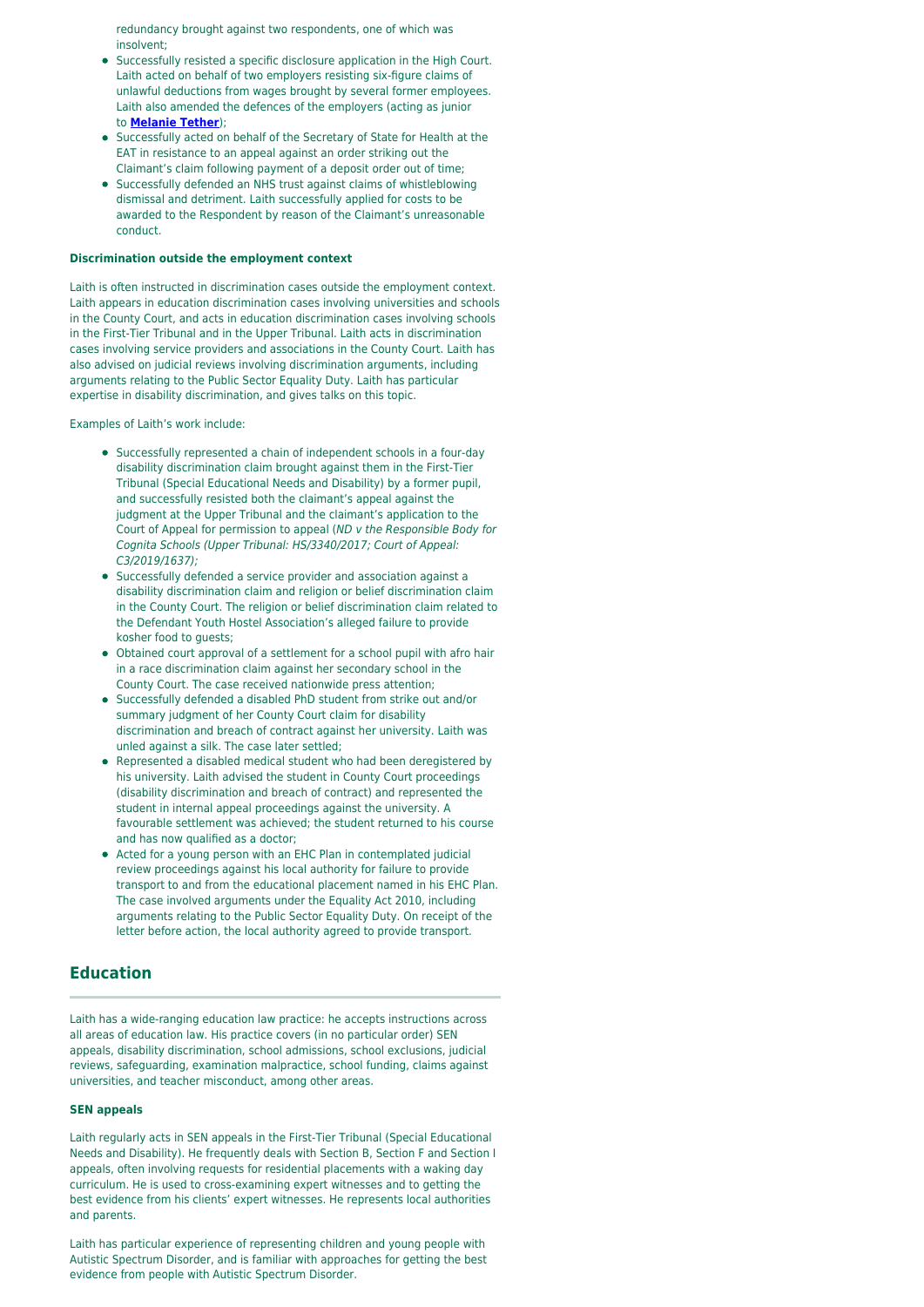Laith advises on applications for permission to appeal and Upper Tribunal appeals where necessary to do so.

#### **Discrimination cases involving schools**

Laith appears in disability discrimination cases in the First-Tier Tribunal, representing both parents and schools. Laith also appears in the Upper Tribunal in such cases.

Laith has considerable experience of disability discrimination cases and has a keen interest in disability discrimination. He has written a handbook on disability discrimination law for the National Deaf Children's Society. He has also given talks on disability discrimination, including to the Education Law Association.

Examples of Laith's disability discrimination work in the First-Tier Tribunal include:

- Successfully represented a chain of independent schools in a four-day disability discrimination claim brought against them by a former pupil. The claimant brought claims of indirect discrimination and failure to make reasonable adjustments in relation to teaching methods, among other things.
- Represented a child with autism and physical disabilities in a disability discrimination claim against his former school. The claims involved the school's failure to include the child in school trips, among other things. Laith reached a settlement with the school on the day of the hearing in respect of most parts of the claims.

Laith also appears in discrimination cases involving schools in the County Court. He recently obtained court approval of a settlement for a school pupil with afro hair who had brought a race discrimination claim against her secondary school in the County Court; the case received nationwide press attention: see article here.

#### **University students**

In cases involving further and higher education institutions, Laith has:

- appeared in front of County Courts in claims against universities;
- drafted and amended County Court pleadings in claims against universities;
- advised on settlement negotiations in claims against universities;
- drafted submissions to the Office of the Independent Adjudicator;
- advised on judicial review proceedings;
- advised on the meaning of university regulations;
- drafted submissions to university appeal panels;
- assisted in fitness to practise cases.

Examples of Laith's work in this area include:

- Represented a disabled medical student who had been deregistered by his university. Laith advised the student in County Court proceedings (disability discrimination and breach of contract) and represented the student in internal appeal proceedings against the university. A favourable settlement was achieved; the student returned to his course and has now qualified as a doctor;
- Represented a disabled PhD student who was bringing County Court proceedings (disability discrimination and breach of contract) against her university. Laith successfully defended his client from the university's strike out/summary judgment application. The case later settled;
- Achieved the reinstatement of a student nurse who failed to disclose a conviction to his university and who was then deregistered by his university following fitness to practise proceedings. Laith drafted the appeal documentation for the student nurse as a matter of urgency. The university upheld the appeal.

#### **Judicial review**

Laith often advises on judicial review in education matters.

Laith acts for children and young people in judicial reviews about local authorities' duties under the Children and Families Act 2014 and associated regulations, the Care Act 2014 and associated regulations, and the Equality Act 2010. Laith has experience of judicial reviews involving local authorities' transport duties.

Laith has advised on judicial reviews against Independent Review Panels which have upheld a governing board's decision to exclude a pupil and against Independent Appeal Panels which have upheld a decision not to admit a child as a pupil.

#### **School admissions and school exclusions**

Laith sits as a panel chair for Independent Review Panels and Independent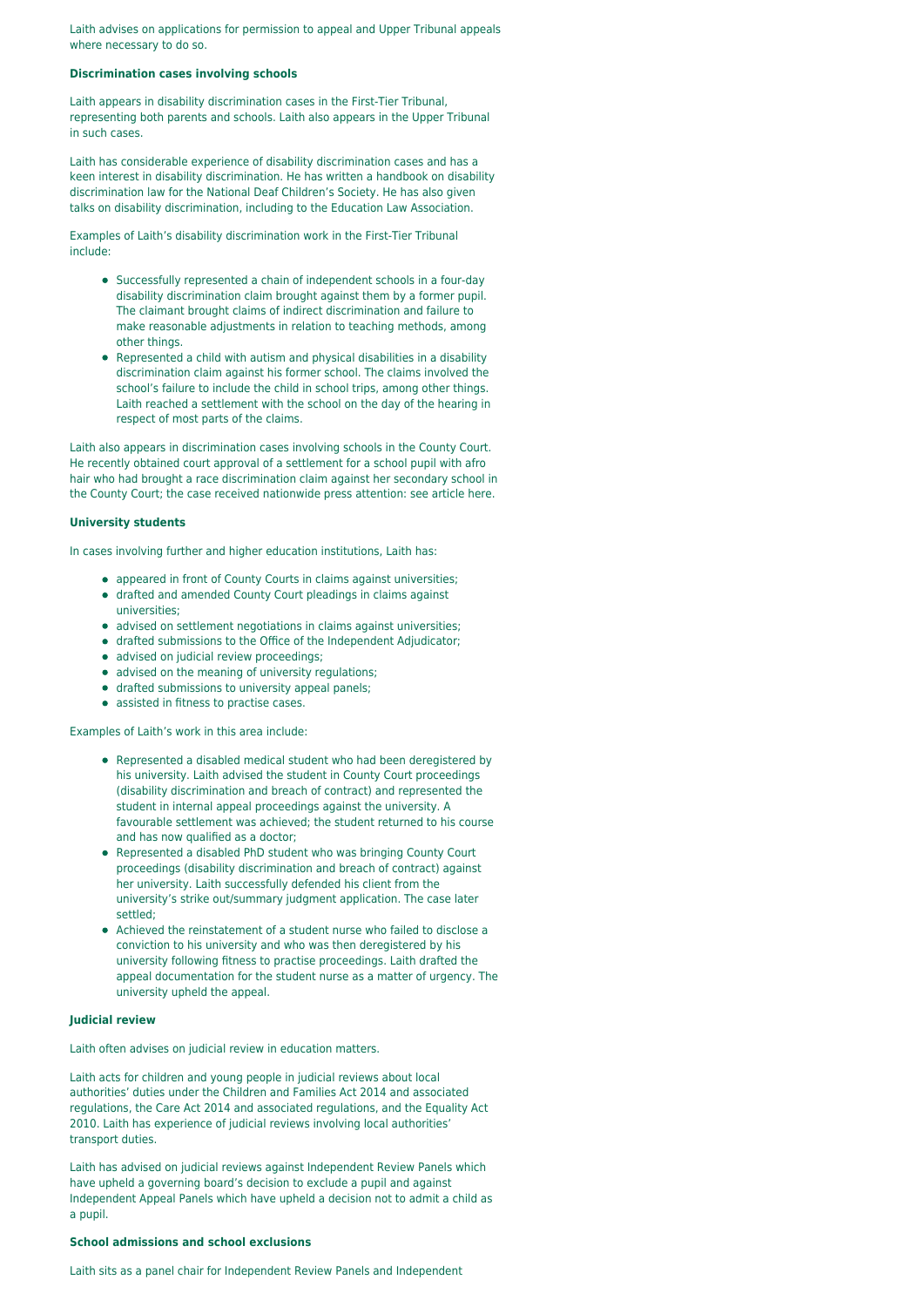Appeal Panels in school exclusion cases and school admission cases respectively for the London Borough of Hammersmith and Fulham and the Royal Borough of Kensington and Chelsea, so he is able to bring this experience to his work in the area of school admissions and school exclusions.

He also advises on school exclusion reviews, drafts submissions for IRPs, appears in front of IRPs, and advises on judicial review of IRP decisions.

An example of Laith's work in this area: Laith represented the mother of a 6-yearold boy with SEN who had been permanently excluded from his mainstream primary school. The school retracted the permanent exclusion after receiving Laith's written submissions on behalf of the mother.

#### **Talks and articles**

Laith enjoys giving talks and training on education law. He gave a talk on examinations at the Education Law Association (ELAS) annual conference in 2018 and he gave a talk on parents and students as consumers at the ELAS annual conference in 2019.

Laith also writes on education law issues: he has written a handbook on disability discrimination law for the National Deaf Children's Society, and he has written an essay on the place of mediation in education law.

### **Professional Regulatory & Discipline**

Laith has a broad-ranging professional discipline and regulatory law practice.

#### **Healthcare professionals**

Laith provides representation to healthcare professionals in disciplinary proceedings before healthcare regulators. He has experience of misconduct cases, lack of competence/deficient professional performance cases, conviction cases and health cases. Laith acts in multi-week proceedings. Laith has in the past acted as a presenting officer for a healthcare regulator, and he makes use of this experience to help defend his clients.

Also, in relation to doctors' disciplinary matters, Laith has knowledge of MHPS, has acted in internal disciplinary proceedings under MHPS, and has acted in injunction applications before the High Court in relation to doctors' disciplinary matters.

Laith recently represented a doctor in a permission hearing in the Court of Appeal. The doctor, who was a long-serving registrar, was appealing the GMC's decision to refuse his application to be added to the Specialist Register. Arden LJ (as she then was) refused permission to appeal, but accepted one of Laith's arguments.

#### **Teachers (including school leaders)**

Laith represents teachers (including school leaders) in proceedings in front of the Teaching Regulation Agency. He also represents teachers in internal disciplinary proceedings, and advises teachers facing investigation by exam boards. He has particular experience of acting for teachers accused of examination malpractice and teachers who are in a personal relationship with someone accused or convicted of child pornography offences.

Laith has experience of advising teachers on appeals to the High Court against a prohibition order. Laith is familiar with High Court procedure for such appeals.

Laith brings to his TRA work his experience as an advocate representing teachers in employment tribunal proceedings and healthcare professionals in front of their regulators. Laith has experience of doing multi-week hearings in front of regulators.

#### **Police officers**

Laith has experience of disciplinary matters involving police officers: among other things, he has assisted in advising on a case involving the Police Regulations 2003.

### **Administrative & Public Law**

Laith advises on and acts in judicial reviews on behalf of both claimants and respondents. He has a particular interest in judicial reviews in the fields of education and community care, and he has experience in cases relating to local authorities' duties under the Children and Families Act 2014 and Care Act 2014 and associated regulations. He also has particular expertise in equality issues, including arguments relating to the Public Sector Equality Duty.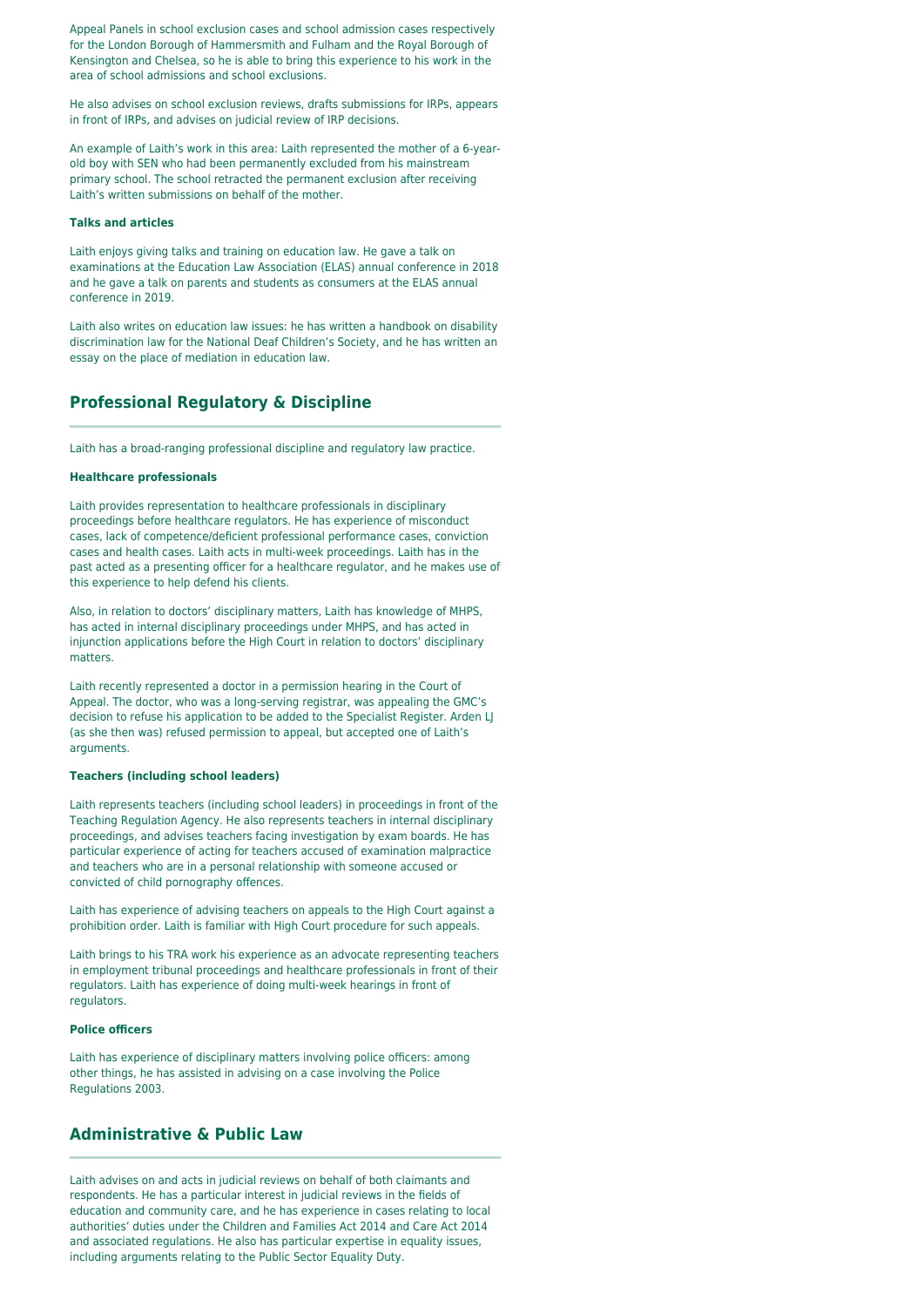Laith's recent cases have included:

- R (Calle and ors) v The Prime Minister, The Lord Chancellor and Her Majesty's Attorney General for England and Wales (CO/3907/2019): Laith, led by **[Ben Collins QC](https://oldsquare.co.uk/people/ben-collins-qc/)** and **[Eleena Misra](https://oldsquare.co.uk/people/eleena-misra/)**, represented the claimants in this application for judicial review relating to the prime minister's public statements that the United Kingdom would leave the European Union no later than 31 October 2019;
- Instructed by a teaching union on a judicial review about school funding, led by **[Ben Cooper QC](https://oldsquare.co.uk/people/ben-cooper-qc/)**;
- Acted for a young person with an EHC Plan in contemplated judicial review proceedings against his local authority for failure to provide transport to and from the educational placement named in his EHC Plan. The case involved arguments under the Equality Act 2010, including arguments relating to the Public Sector Equality Duty. On receipt of the letter before action, the local authority agreed to provide transport;
- Produced a Statement of Facts and Grounds on behalf of a young person with SEN whose local authority was failing to provide him with all of the special educational provision set out in his EHCP. Upon receiving the grounds, the local authority immediately settled the case and compensated the young person;
- Advised a child on a judicial review against an Independent Review Panel which upheld a governing body's decision to exclude them from school.

### **Commercial Law**

Laith's commercial practice intersects with his employment work. He has experience of contractual disputes in the High Court and County Court. His cases include:

- A claim for a debt owed to an employment agency by an employer which had made use of the agency's services;
- A claim which revolved around whether the claimant had contracted to do work for a business (which was insolvent by the time of the proceedings) or for the owner of the business. Issues of novation were involved;
- Advising and representing a multinational company in relation to a bonus claim by an employee;
- Advising an employee on a seven-figure remuneration package in relation to restrictive covenants.

# **HR Professional Support**

Laith has hands-on experience of supporting HR in employment matters.

He has experience of:

- Providing practical advice on handling grievance and disciplinary procedures;
- **•** Assisting with investigations;
- Presenting employers' cases at internal disciplinary hearings:
- Sitting on interview panels;
- $\bullet$  Sitting as a disciplinary panel chair;
- Sitting as an appeal decision maker; and
- Mediating disputes.

Laith is able to accept public access instructions.

He is also an accredited mediator.

### **Mediation**

Laith trained as a mediator via ADR Group in 2011.

He specialises in conducting mediations where there is an ongoing relationship between the parties. He has particular experience of conducting mediations where one party is a public body.

His experience as a lay chair for appeal panels and disciplinary panels can prove helpful in the mediations he conducts.

Laith generally adopts a mix of the facilitative and evaluative approaches towards mediation, but he is happy to adapt his style where appropriate and/or where requested by both parties.

He is happy to conduct mediations where the parties are represented by counsel or other representatives, or where they are unrepresented.